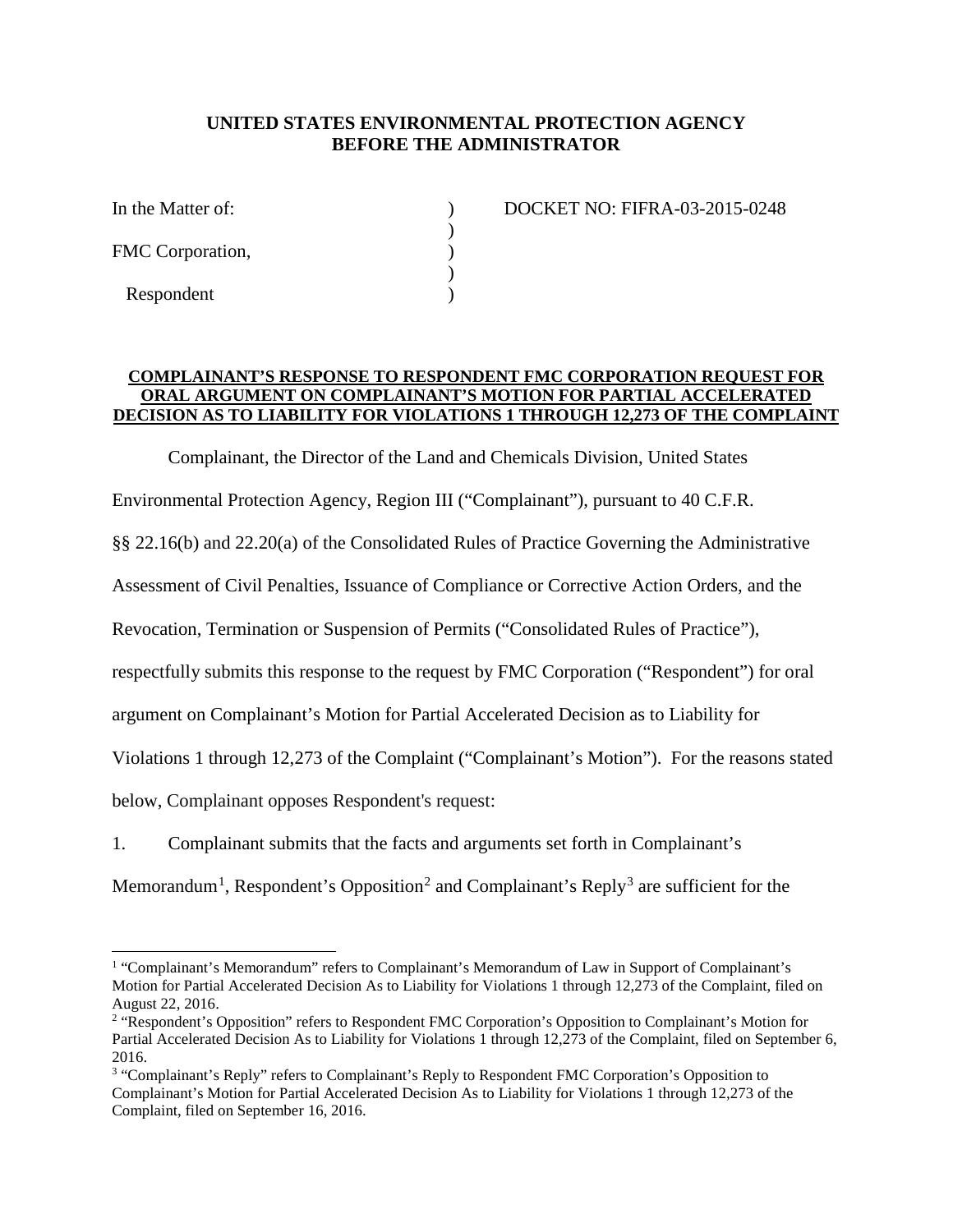Presiding Officer to rule on Complainant's Motion, and that no additional clarification – by oral argument or otherwise - is necessary.

2. As to the specific issues requested by Respondent to be addressed by oral argument, Complainant submits that:

- A. Sections V.B. and C. of Complainant's Memorandum, Section III.B of Respondent's Opposition and Section III. A. of Complainant's Reply provide the Presiding Officer with an ample explanation of the facts and arguments to determine if expert testimony about the meaning of the terms "advertisements" or "advertising" is necessary in order to find whether FMC's direct mail, print and website materials, and FMC's conduct in regard to such materials, are regulated under 40 C.F.R. § 152.168 and FIFRA. Notably, Section III. A. of Complainant's Reply cites Environmental Appeals Board precedent<sup>[4](#page-1-0)</sup> finding it inappropriate to rely on expert testimony to define the legal meaning of terms such as "advertisements" and "advertising", which are neither terms of art nor complex scientific terms.
- B. Sections V.E and F. and VI. of Complainant's Memorandum, Section III.A. of Respondent's Opposition, and Section III.C. of Complainant's Reply provide the Presiding Officer with an ample explanation of the facts and arguments to determine and rule whether there are genuine issues of material fact regarding the unit of violation (i.e., number of violations) in connection with the 9,645 direct mailers sent to individual farm/grower consumers and the 2,622 direct mailers sent to individual retail purchasers.

<span id="page-1-0"></span> <sup>4</sup> i.e., *In re Carbon Injection Systems, LLC,* 2016 EPA App. LEXIS 7*,* at \*45 (E.A.D. Feb. 2, 2016)*(*finding that "the ALJ erred by relying on an industry expert's testimony concerning the common, ordinary meaning of the regulatory term "energy" given the general presumption against expert testimony on legal questions in judicial proceedings.")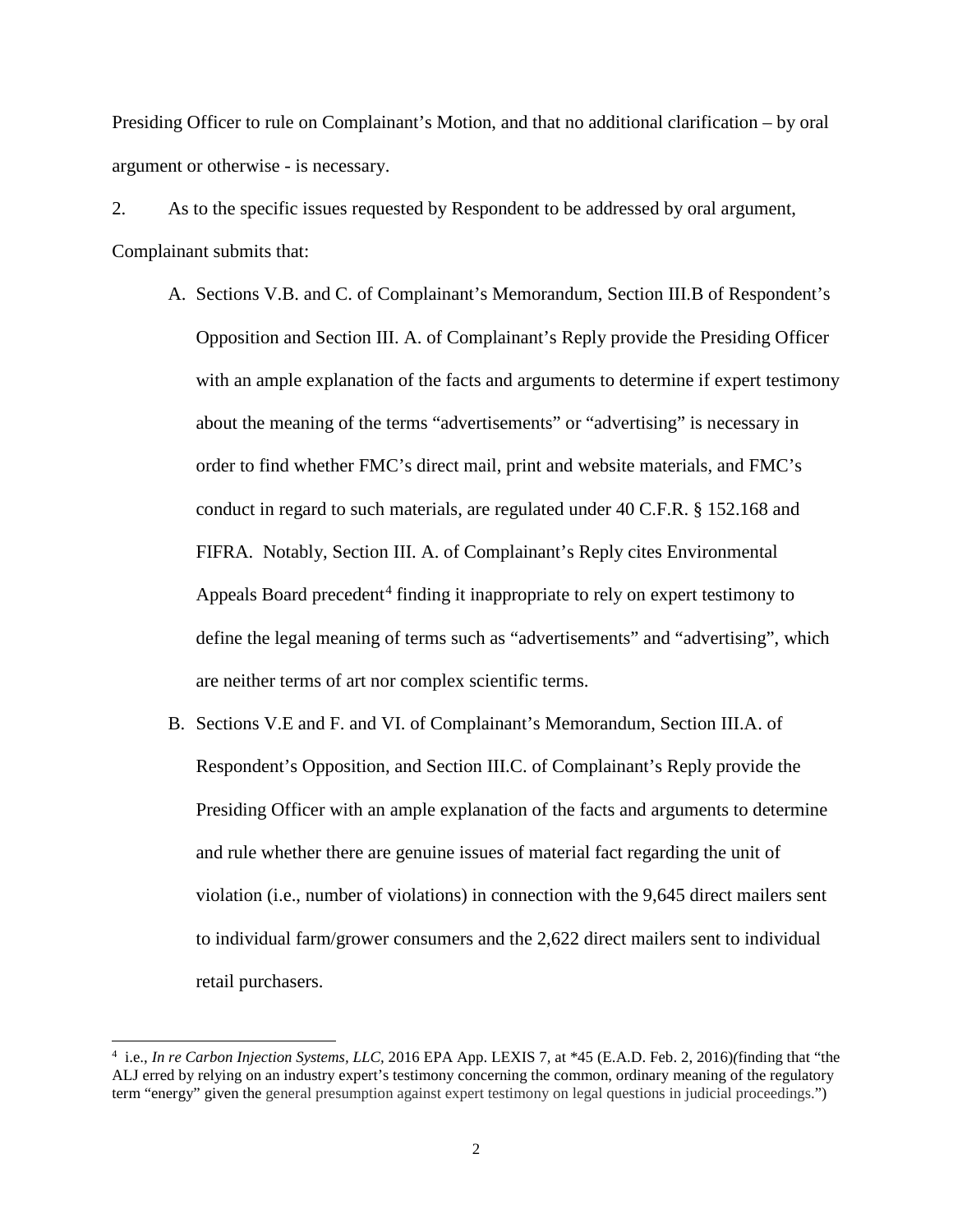3. Complainant submits that Respondent's request does not comply with the Presiding Officer's May 6, 2016, Prehearing Order which states that "a party may submit a written request for oral argument *upon filing a motion, a response to a motion, or a reply*." Prehearing Order at 4 (emph. added). Respondent should have submitted its request for oral argument on September 6, 2016 -- upon the filing of its response to Complainant's Motion -- that is, *before* Complainant filed its reply to such response.

4. As Respondent has already had several opportunities to establish the existence of genuine issues of material fact, "explain the significance of the facts" and "elaborate [its] arguments" in its pleadings and other filings in this matter, Complainant submits that granting oral argument on the same would be an inefficient use of judicial resources particularly because the issues are of a nature that can be adjudicated based on the materials the parties have already filed.

5. While Complainant does not believe that the issues identified by Respondent are of a "complexity<sup>[5](#page-2-0)</sup>" that warrant oral argument, Respondent can seek leave of the Court to file an additional response (*i.e*., sur-reply) to the pending motion pursuant to 40 C.F.R.

§ 22.16(a) to the extent it deems further elaboration of its legal arguments necessary.

Complainant reserves its rights under the Consolidated Rules of Practice to respond should Respondent seek such leave.

6. For the reasons stated above, Respondent's request for oral argument should be denied. Notwithstanding, if the Presiding Officer determines that oral argument would be of assistance in

<span id="page-2-0"></span><sup>&</sup>lt;sup>5</sup> In the limited number of instances where Presiding Officers have ordered oral argument in the past, the legal issues involved appeared to be highly complex in nature. *See e.g., In re The Okonite Company, Inc.*, *2010 EPA ALJ LEXIS 20* (ALJ, September 8, 2010)(oral argument ordered to address whether failure to register a PCB Transformer by December 28, 1998, pursuant to 40 C.F.R. § 761.30(a)(1)(vi)(A), precludes subsequent registration and authorized use of the PCB Transformer under TSCA); *In re U.S. Dep't of the Army*, 1999 EPA ALJ LEXIS 138 (ALJ, April 22, 1999) and *In re U.S. Dep't of the Navy*, 1999 EPA ALJ LEXIS 22 (ALJ, March 23, 1999) (oral argument ordered to address whether EPA has authority to impose penalties on another Federal agency under [Section 9006](http://www.lexis.com/research/buttonTFLink?_m=96351a4967454f619384d22ec95d2d25&_xfercite=%3ccite%20cc%3d%22USA%22%3e%3c%21%5bCDATA%5b1999%20EPA%20ALJ%20LEXIS%20138%5d%5d%3e%3c%2fcite%3e&_butType=4&_butStat=0&_butNum=2&_butInline=1&_butinfo=42%20U.S.C.%206991E&_fmtstr=FULL&docnum=15&_startdoc=11&wchp=dGLzVzt-zSkAz&_md5=2ee9fc493855fac3aa14a5b91819cd3e) of the RCRA for violations of underground storage tank regulations).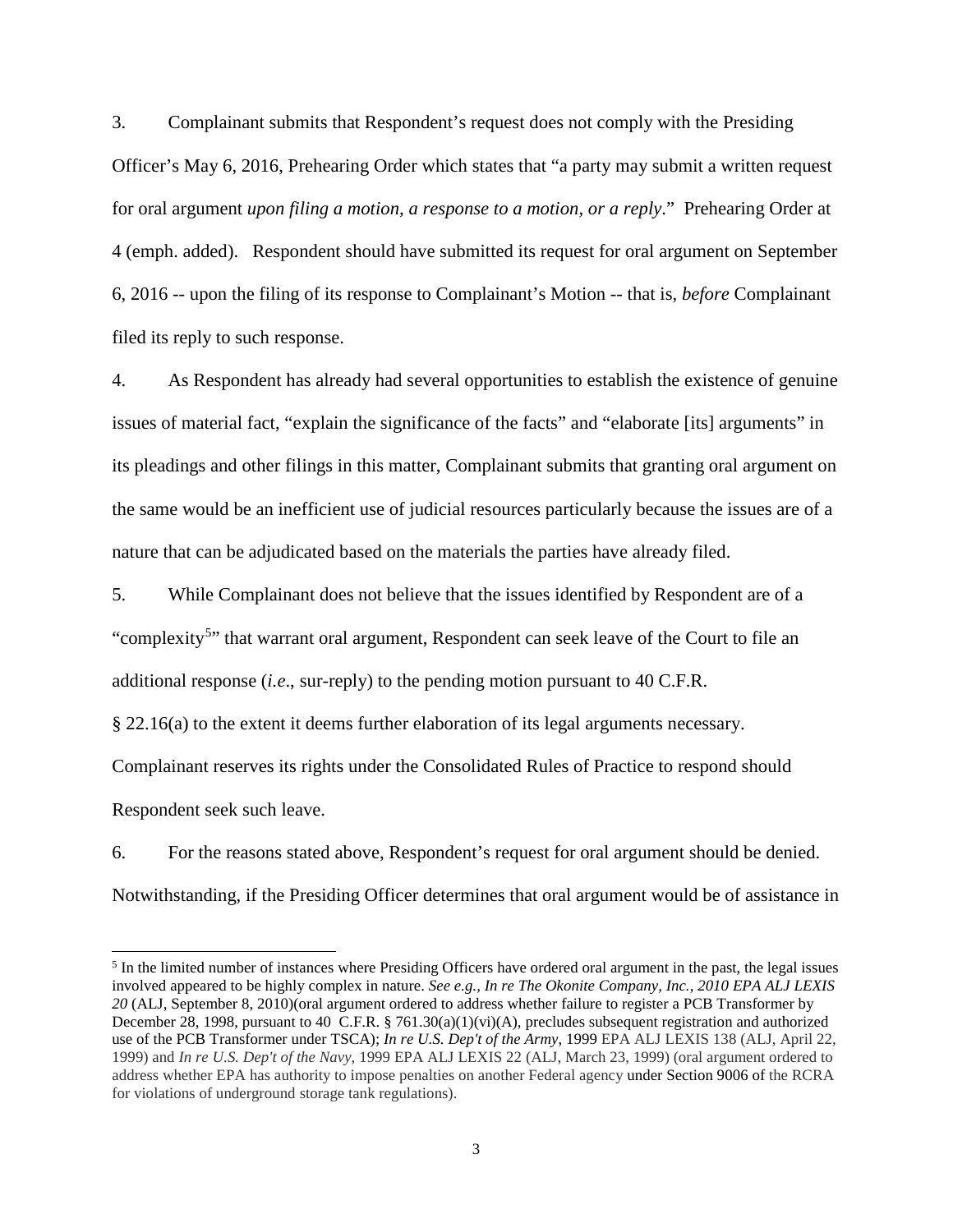ruling on Complainant's Motion, Complainant will make itself available to participate at a location and via a format to be determined.

Respectfully submitted,

SEP 3 0 2016

Jennifer M. Abramson Janet E. Sharke U.S. EPA, Region III (3RC50) 1650 Arch Street Philadelphia, PA 19103 Abramson.Jennifer@epa.gov